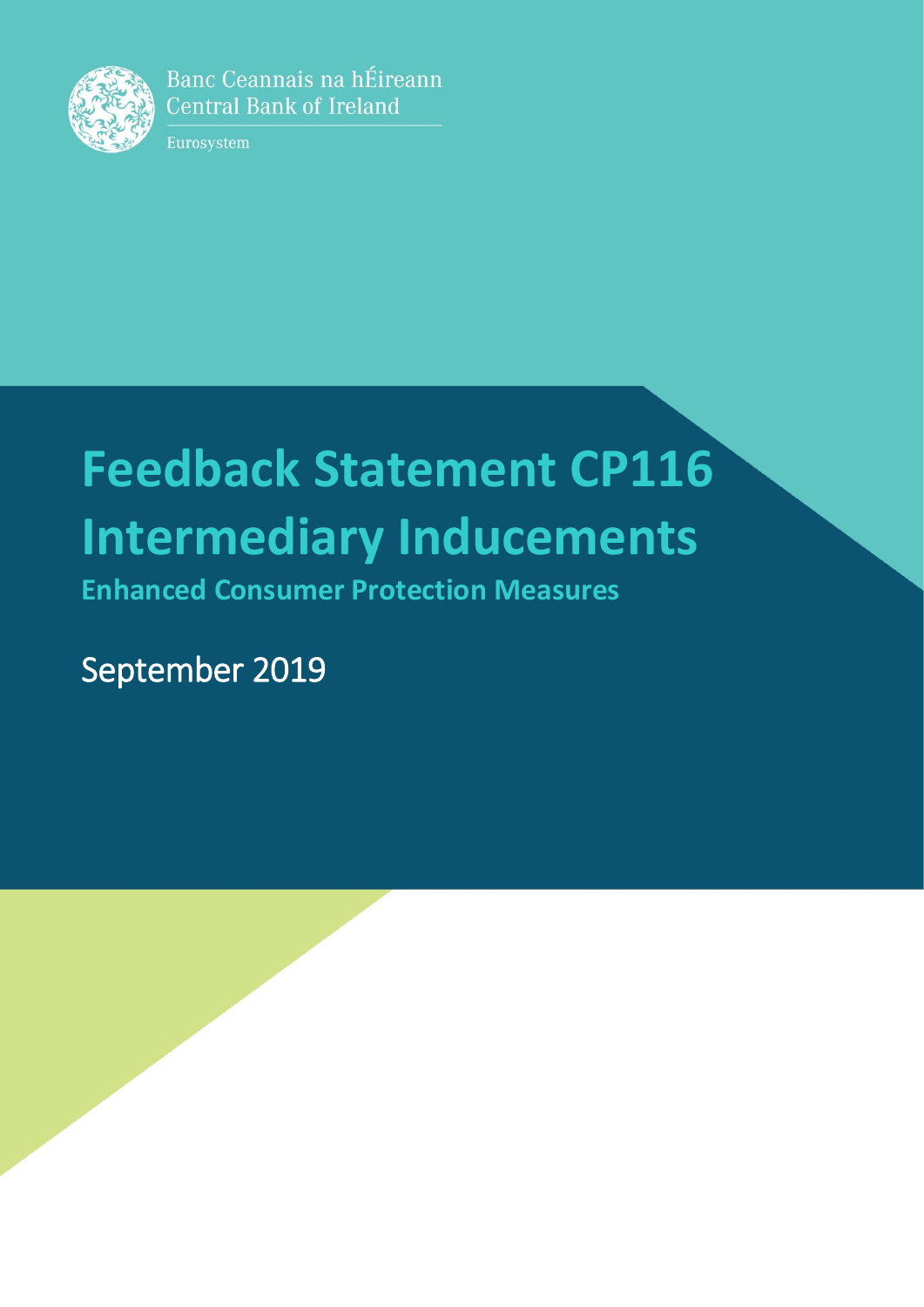# **Contents**

| 3. Inducements linked to targets that do not consider a consumer's best interests 9 |  |
|-------------------------------------------------------------------------------------|--|
|                                                                                     |  |
|                                                                                     |  |
|                                                                                     |  |
|                                                                                     |  |
|                                                                                     |  |
|                                                                                     |  |
|                                                                                     |  |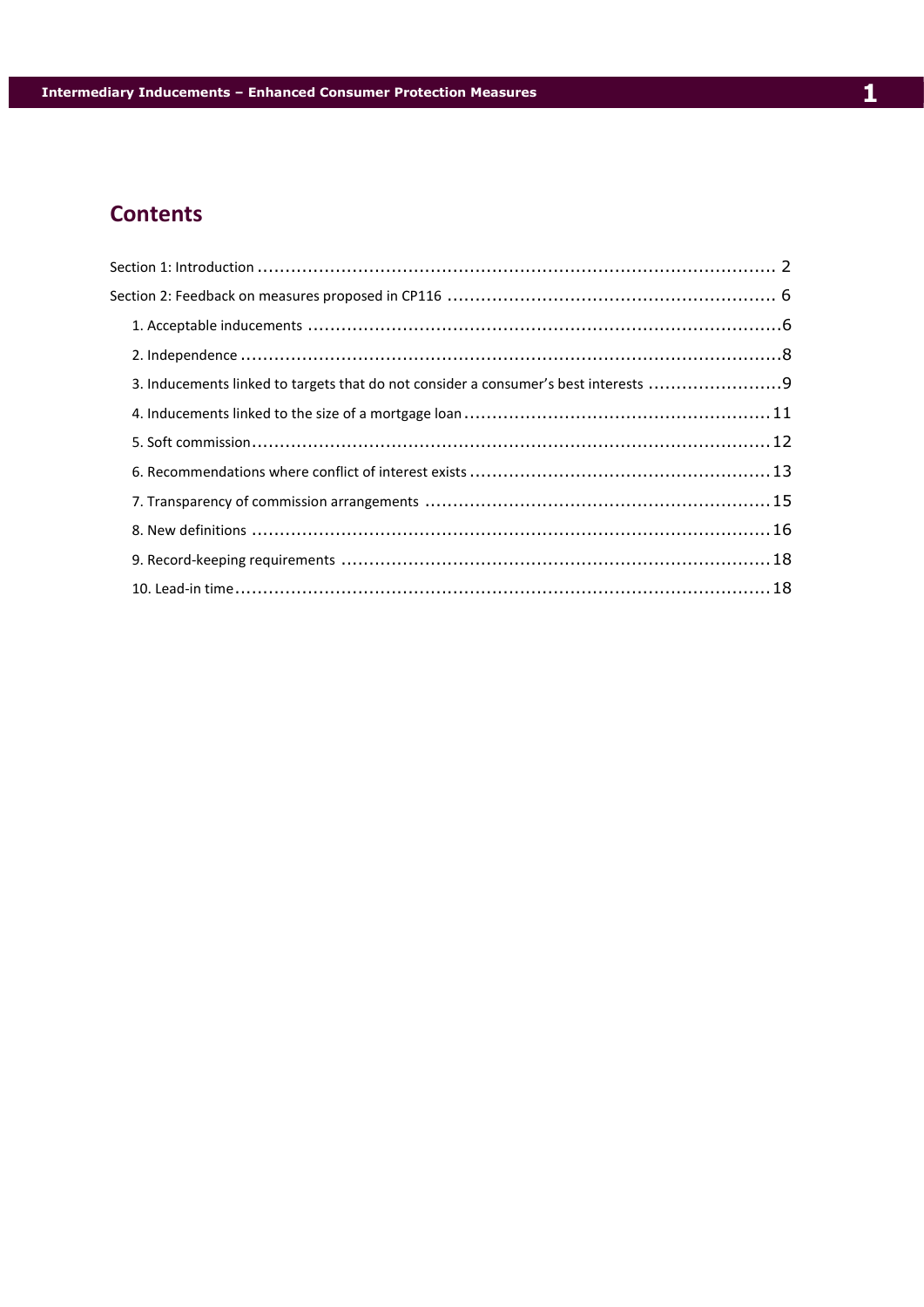# <span id="page-2-0"></span>**Foreword**

Intermediaries play an important role in the provision of financial services and products to consumers in the Irish market. Through the course of its work, the Central Bank has identified many potential benefits to consumers from the operation of Intermediaries in the Irish market, including access to advice, better competition in the market and a wider choice of products. However, in keeping with its mandate to protect the consumers of financial services, it is incumbent on the Central Bank to also consider and evaluate the risks posed to consumers through the existence of commission arrangements between intermediaries and product producers. The manner in which product producers pay the intermediaries who sell their products can influence the behaviour of those intermediaries and potentially drive poor behaviours such as product or product producer bias, overselling, and higher costs for consumers. Therefore, it is vital that commission arrangements are designed in such a way that they encourage responsible business conduct, fair treatment of consumers and avoid conflicts of interest. It is in this context, and in line with the Central Bank's strategic objective of Strengthening Consumer Protection, we are now making significant amendments to the Consumer Protection Code 2012 (the Code) to enhance the consumer framework in relation to the payment of commission to intermediaries.

We have researched and developed these amendments through a comprehensive process of analysis and engagement. In 2016, we published a Discussion Paper on these matters. This was followed by research on consumer understanding of commission payments, by an examination of commission structures in the market and by a consultation paper on Intermediary Inducements – Enhanced Consumer Protection Measures (CP116), published in November 2017. The outcome of this lengthy project has now culminated in amendments to the Code.

We do not propose to introduce a ban on commission payments. Once properly designed, commission arrangements can be beneficial for consumers by providing them with access to advice without having to pay a direct and/or upfront fee for this service. Such commission structures serve to ensure that all consumers can avail of advice on financial products and services, whilst eliminating the risk of an advice gap emerging in the event that a consumer is unable or unwilling to pay for advice. However, the new provisions in the Code will prohibit certain types of commission payments to remove clear conflicts of interest, and will result in additional transparency around commission arrangements, the aim of which is to reduce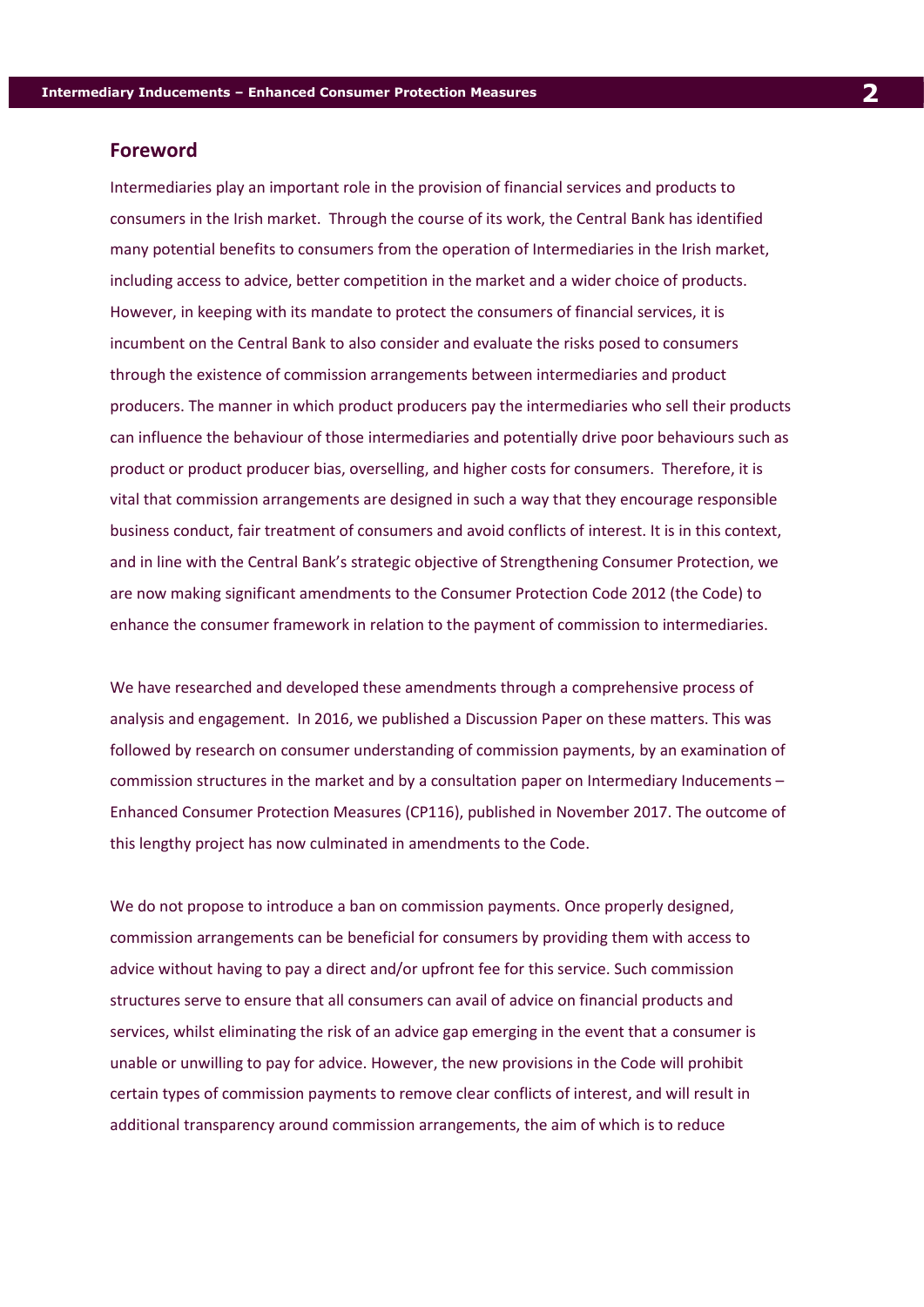information asymmetries between consumers and intermediaries. Furthermore, an intermediary will no longer be allowed to call itself 'independent' unless it is truly independent.

In conclusion, these new provisions aim to promote the development of a consumer-focussed culture within financial services firms where commission payments are received. We consider that these amendments to the Code provide for a robust consumer protection framework around the payment of commissions, through addressing various conflicts of interest, by providing further clarity on the terminology used, and by introducing additional transparency obligations on commission arrangements available to intermediaries.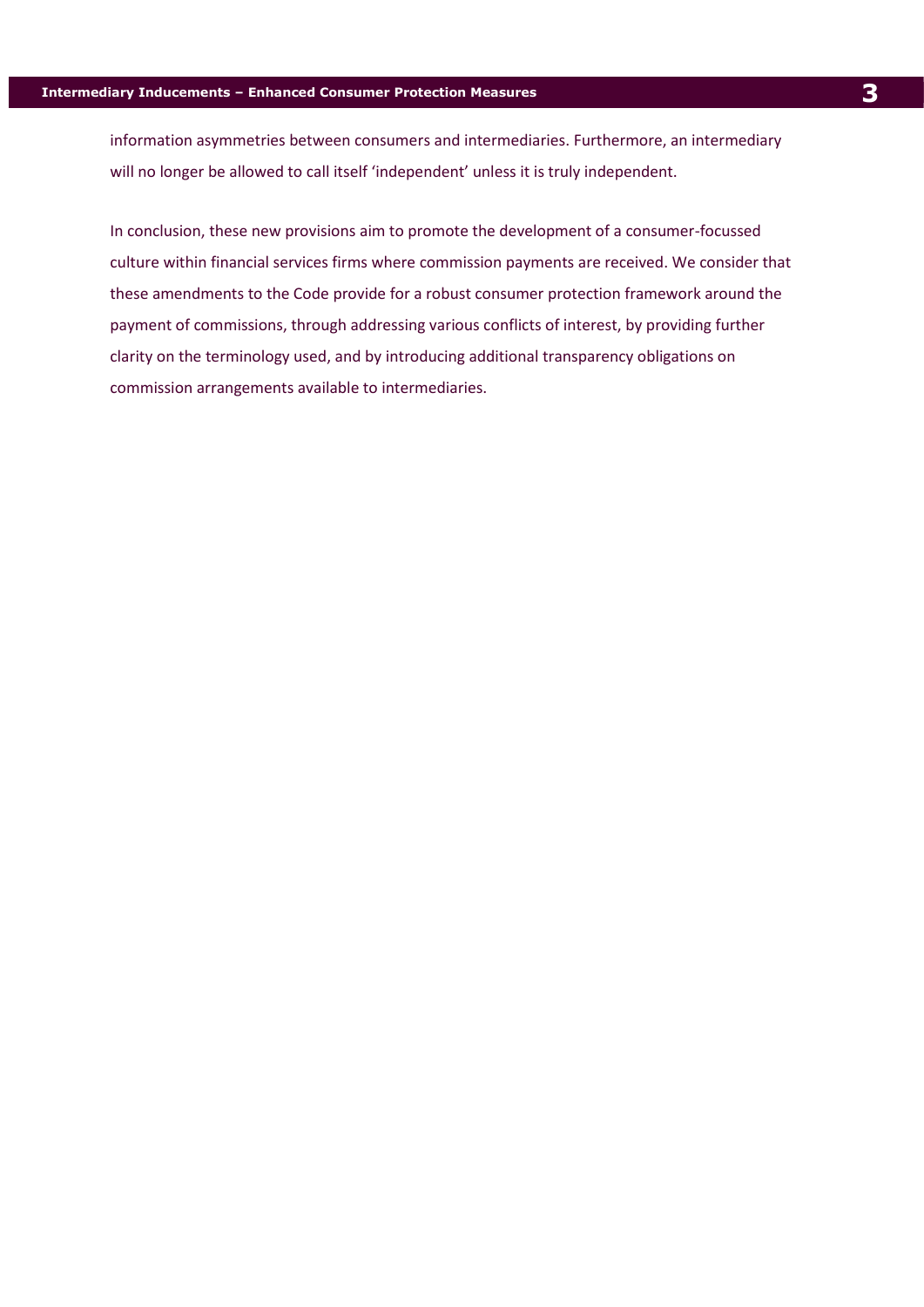# **Section 1: Introduction**

In November 2017, the Central Bank of Ireland (Central Bank) published [Consultation Paper 116 -](https://www.centralbank.ie/docs/default-source/publications/consultation-papers/cp116/cp116-intermediary-inducements---enhanced-consumer-protection-measures.pdf?sfvrsn=2) "Intermediary Inducements - [Enhanced Consumer Protection Measures"](https://www.centralbank.ie/docs/default-source/publications/consultation-papers/cp116/cp116-intermediary-inducements---enhanced-consumer-protection-measures.pdf?sfvrsn=2) (CP116) seeking views from interested stakeholders on the proposed measures summarised below:

#### **1. Acceptable inducements**

It was proposed to specify the criteria that must be met in order for inducements to be considered acceptable. Such criteria would bring consistency in the rules that apply across all sectors when selling financial products.

#### **2. Inducements that give rise to a conflict of interest, and would no longer be acceptable**

It was proposed to provide that certain inducements are deemed to give rise to a conflict of interest and consequently, must be avoided.

- inducements linked to targets that do not consider the consumer's best interests (e.g., targets linked to volume, profit or business retention);
- inducements linked to the size of a mortgage loan;
- soft commission arrangements; and
- recommending a particular product to a consumer from a range of products where the intermediary would receive different levels of inducements for the products in that range, i.e., where the intermediary could be incentivised to recommend the product that pays the intermediary the best commission (or other inducement), rather than the one best suited to the consumer's needs.

#### **3. Clarity about what constitutes "independence"**

It was proposed that firms would no longer be permitted to describe themselves and their regulated activities as 'independent' where they accept and retain inducements.

#### **4. Transparency of remuneration arrangements**

Increased transparency measures relating to inducements were proposed.

#### **5. Record-keeping requirements**

It was proposed that firms must retain records to demonstrate:

- how conflicts of interest arising from inducements have been avoided for each transaction;
- how the requirement that a firm must not make any recommendation if there are different levels of inducement offered for the range of products involved has been met; and
- that the inducement arrangements summary document was brought to the attention of the consumer before concluding a contract for a financial product.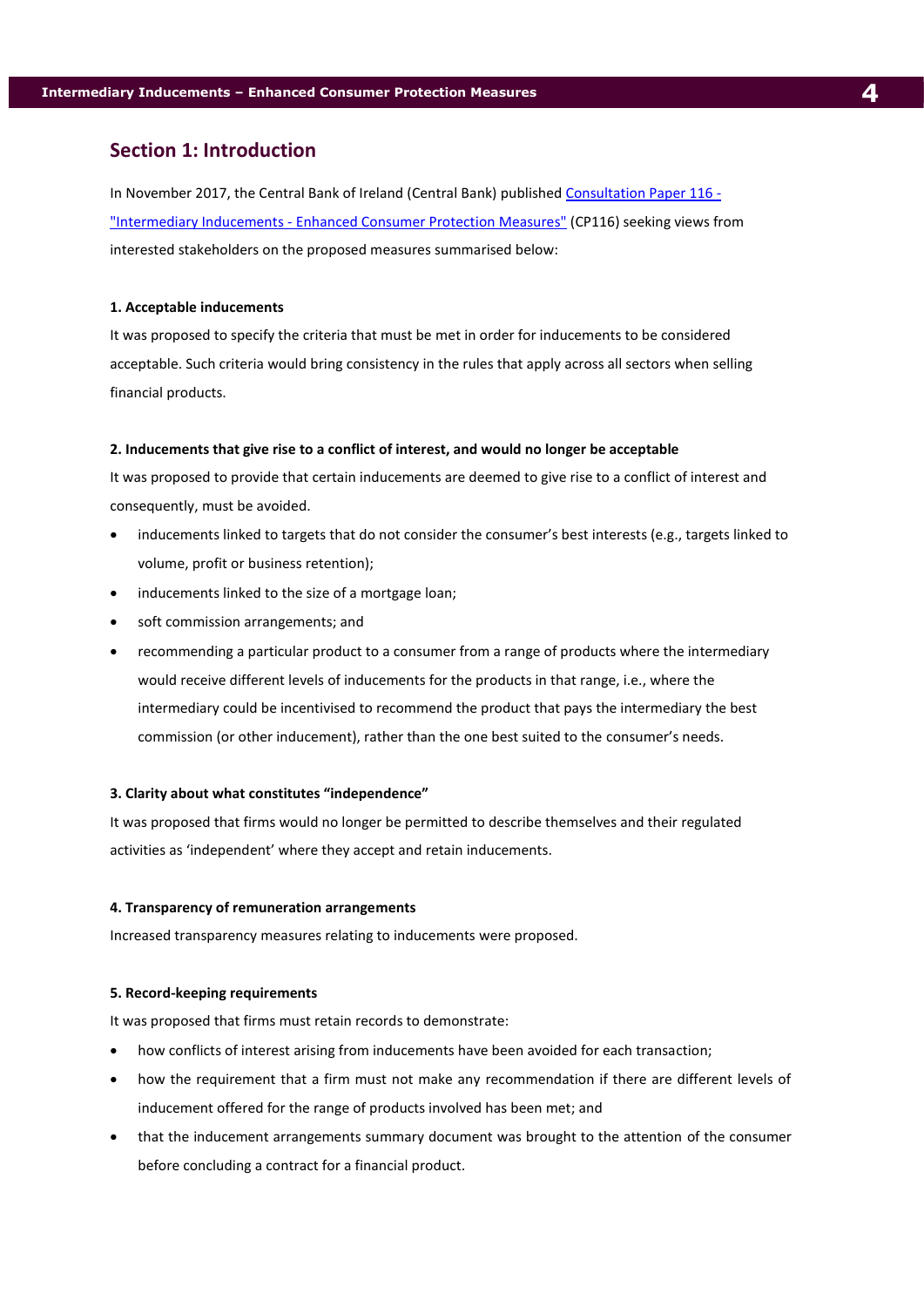#### **6. New definitions**

New definitions for 'inducement' and 'minor non-monetary benefits' were proposed.

Proposed amendments to the Consumer Protection Code 2012 (the Code) and the introduction of new provisions were included in CP116, on which interested stakeholders were invited to provide comments.

The closing date for receipt of submissions was 22 March 2018. A small number of submissions were requested to be kept confidential. In addition to these, ten submissions were from industry, comprising insurance companies, financial advisers, investment managers and one moneylender; five from industry representative bodies, and one was from a State representative body.

Following detailed analysis of the comments received during the consultation process and further engagement with stakeholders, an Addendum to the Code has now been finalised. We would like to express our appreciation to all those who provided assistance and feedback during the consultation process.

**Please note that this document is for information purposes only. It does not amend or alter the Code and does not form part of the Code. This document does not constitute legal advice and should not be used as a substitute for such advice. The Central Bank does not represent to any person that this document provides legal advice. It is the responsibility of all regulated entities to ensure their compliance with the Code. Nothing in this document should be taken to imply any assurance that the Central Bank will defer the use of its enforcement powers where a suspected breach of the Code comes to its attention.**

This paper sets out a summary of the feedback received to CP116 and the decisions made on the proposals, following the analysis of the submissions received to CP116. We believe that our approach meets the objective of achieving greater transparency and protection for consumers.

The Central Bank's position on each of the proposed measures as consulted on in CP116, is set out below in Section 2, parts (1) to (9) and, for ease of reference, each of these sections includes:

- the proposal as consulted on in CP116;
- a brief summary of the responses received on the measure in the consultation process; and
- the Central Bank's final position in relation to each measure.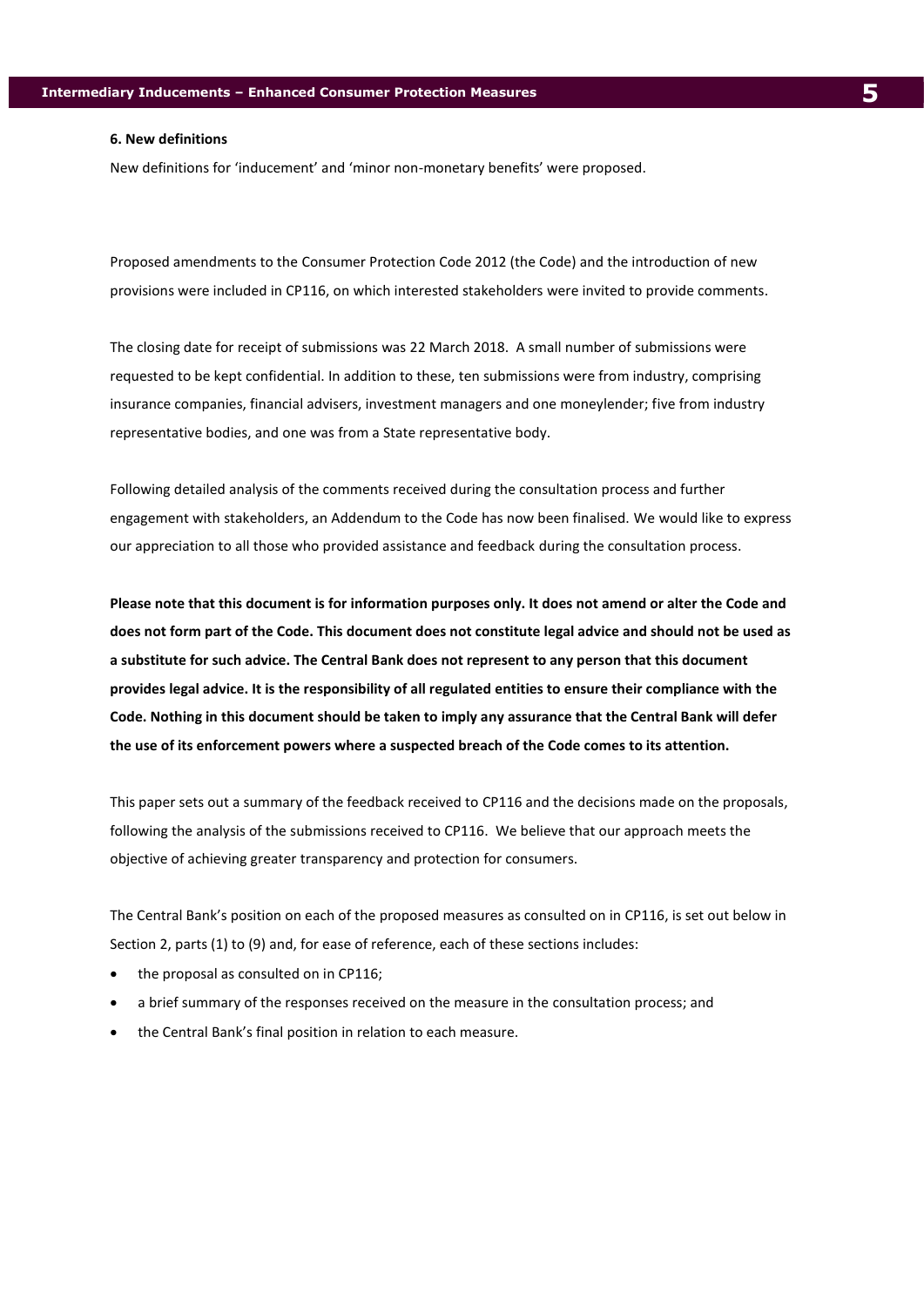# <span id="page-6-0"></span>**Section 2: Feedback on measures proposed in CP116**

# <span id="page-6-1"></span>**1. Acceptable inducements**

#### **1.1 Measure consulted on in CP116**

CP116 to amend the Code to specify that, in order for inducements to be acceptable, they must:

- be designed to enhance the quality of the relevant service to the consumer;
- not have the potential to impair the intermediary's obligation to act honestly, fairly and professionally in accordance with the best interests of the consumer; and
- not have the potential to impair the intermediary's obligation to satisfy the suitability requirements set out in Chapter 5 of the Code.

The Code imposes requirements in relation to commission arrangements on product producers distributing products through intermediaries and on regulated entities in their arrangements with their employees. In general, these requirements refer to acting in the best interests of the consumer and fulfilling suitability requirements. However, existing Code provisions do not contain specific requirements in relation to the receipt by firms themselves of commission payments from third parties.

### **1.2 Submissions**

There was significant opposition to the proposed criterion of demonstrating how an inducement has been designed to enhance the quality of the service.

Those who were in favour supported the proposal for the following reasons:

- the proposed revisions to the Code will seek to establish a level playing field in terms of inducements across the various sectors;
- any initiatives designed to enhance the quality of the service provided by intermediaries to consumers are welcomed;
- intermediaries receiving ongoing commission or renewal should offer an enhanced quality of service; and
- insurance intermediaries when providing advice on investment products or single member pension requirements should have full functional equivalency with MiFID.

Those who were not in favour of the proposal indicated that:

- the application of the 'MiFID' standard to all insurance products lacks proportionality;
- the nature of MiFID products differs greatly from the nature and complexity of products that fall under the IDD and the Mortgage Credit Directive (MCD);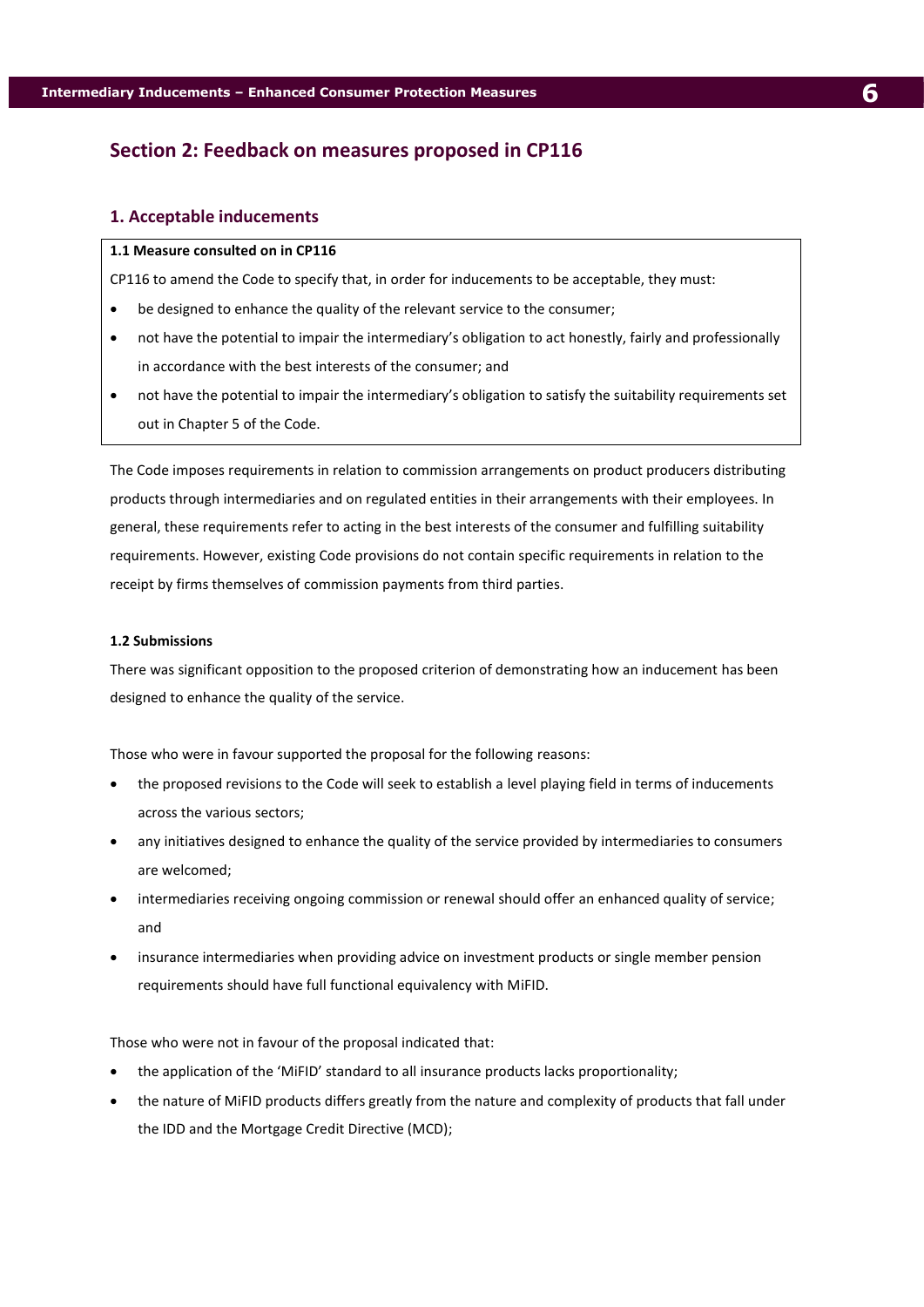# **Intermediary Inducements – Enhanced Consumer Protection Measures 7**

- insurance intermediaries that distribute insurance products which do not have an investment component should not be subject to the requirement that inducements must enhance the quality of the service;
- the proposed approach does not align with other European jurisdictions;
- there are sufficient protections for consumers through the existing provisions of the Code; and
- consideration should be given to how the intermediary will be remunerated for a 'standard service'.

#### **1.3 Additional/alternative suggestions**

Some respondents provided alternative proposals. These included:

- the introduction of an outright ban for all types of inducements;
- the main focus of the Central Bank should be on an appropriate IDD implementation, rather than consistency with other legislation;
- it would be more beneficial for consumers to be provided with information on the remuneration the intermediary receives; and
- the focus at individual transaction level should be on the quality of the documented advice provided.

#### **1.4 Response**

The Central Bank is of the view that the concept of enhanced quality is not suitable in many circumstances. There is a risk that including the measure would result in intermediaries artificially ascribing enhancements to meet this particular requirement, effectively creating a 'tick-box' exercise.

That aside, we do consider that the concept of enhanced quality should be applied to non-monetary benefits to ensure that such arrangements are designed for the benefit of the consumer. To achieve this, the Code has been amended to specify that, in order for inducements to be acceptable, they must:

- (i) not impair compliance with the regulated entity's duty to act honestly, fairly and professionally in the best interests of the consumer;
- (ii) not impair compliance with the regulated entity's obligation to satisfy the conflicts of interest requirements set out in Chapter 3 of this Code and the Insurance Distribution Regulations 2018;
- (iii) not impair compliance with the regulated entity's obligation to satisfy the suitability requirements set out in Chapter 5 of this Code and the Insurance Distribution Regulations 2018; and
- (iv) in the case of a non-monetary benefit, be designed to enhance the quality of the service to the consumer.

Point (iii) has been amended from the proposal in CP116 to include reference to the conflicts of interest requirements in the Code and the Insurance Distribution Regulations 2018 (IDR). Point (iv) has also been amended to include reference to the IDR. The Central Bank considers that the approach outlined above addresses the issues raised with regard to proportionality and the demonstration of enhanced quality.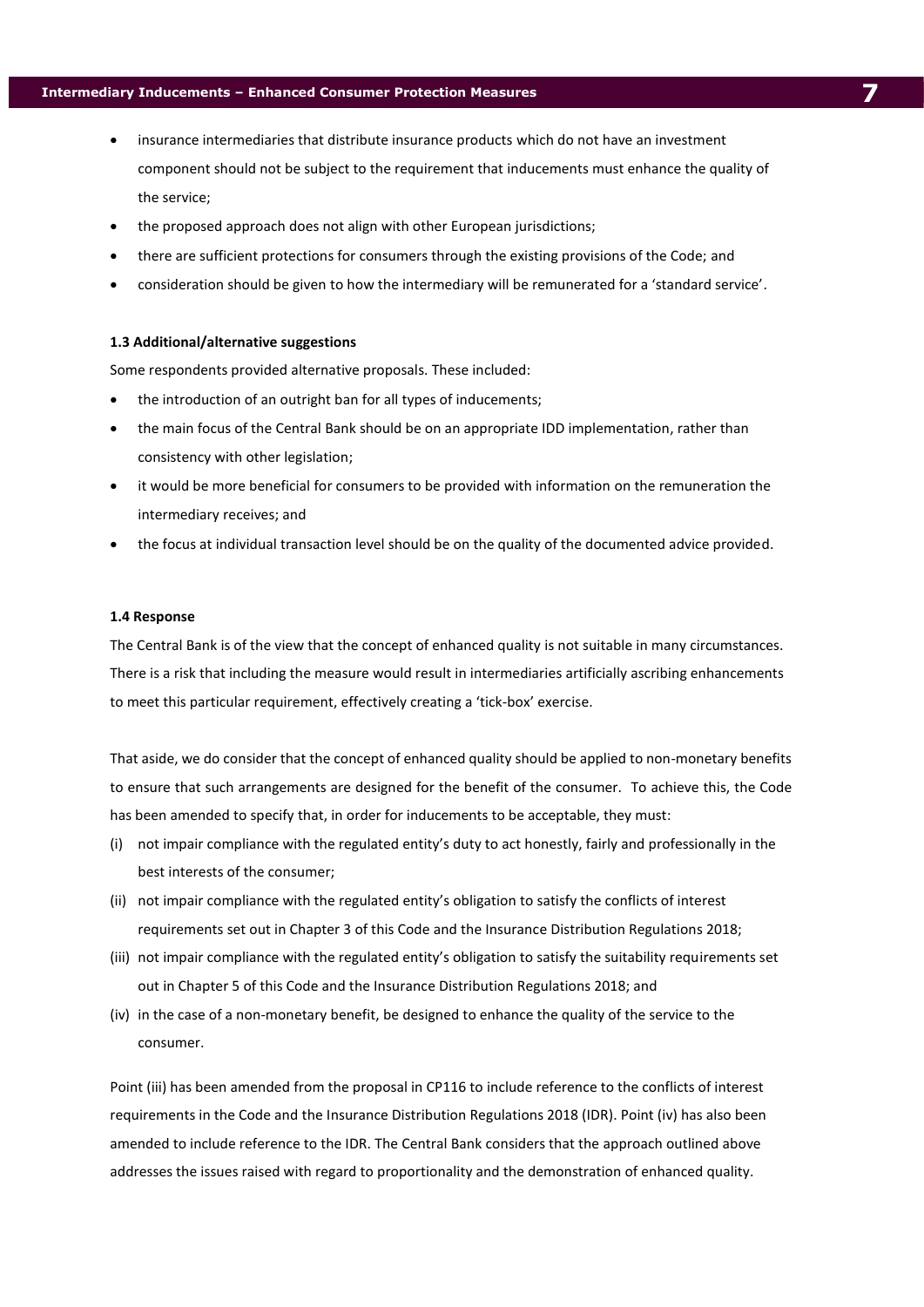#### <span id="page-8-0"></span>**2. Independence**

#### **2.1 Measures consulted on in CP116**

CP116 proposed that firms would no longer be permitted to describe themselves and their activities as 'independent' where they accept and retain inducements. The proposed amended provision specified that a firm could only describe itself as 'independent' in its legal name, trading name or description of the firm, where all regulated activities are provided on the basis of a fair analysis of the market.

#### **2.2 Submissions**

Most respondents were opposed to restricting the use of the term 'independent' as outlined in this proposal. Those who were not in favour of the proposal indicated that:

- the proposal is entirely impractical;
- consumers are extremely reluctant to pay fees for the provision financial services, which would be commensurate with the level of experience which they are benefitting from and the level of work undertaken by intermediaries;
- could result in no intermediaries being classed as 'independent' unless they actually charge commission to the customer directly;
- it is difficult to see how it is in the customer's interest to force consumers to pay fees directly; and
- the existing definition of independence facilitates both those who wish to pay by fee only and those who wish their intermediary to be remunerated by their provider.
- a radical shift away from the current model (removing commissions) would run the risk of radically reducing the business income stream and as a result, reduce the employment opportunities within the industry; and
- there is a danger that the limitation on receipt of any inducement will limit access to "independent" intermediaries only to those who can afford fees which could result in an 'advice gap'.

Those who were in favour of the proposal stated that there should be harmonisation between MiFID and IDD on the use of the term 'independent', so as not to create competitive distortions or reduce competition in the market.

#### **2.3 Response**

It is noted that while the current provision in the Code allows the consumer to choose to pay by fee or to allow the intermediary to be remunerated by the product producer, this did not address the wider issue of interpretation of independence. The term 'independent' suggests that an adviser is not subject to influence from the product producer, which is difficult to reconcile with the receipt of commission payments from the product producer. Without restricting the term as proposed, consumers cannot be sure that an adviser is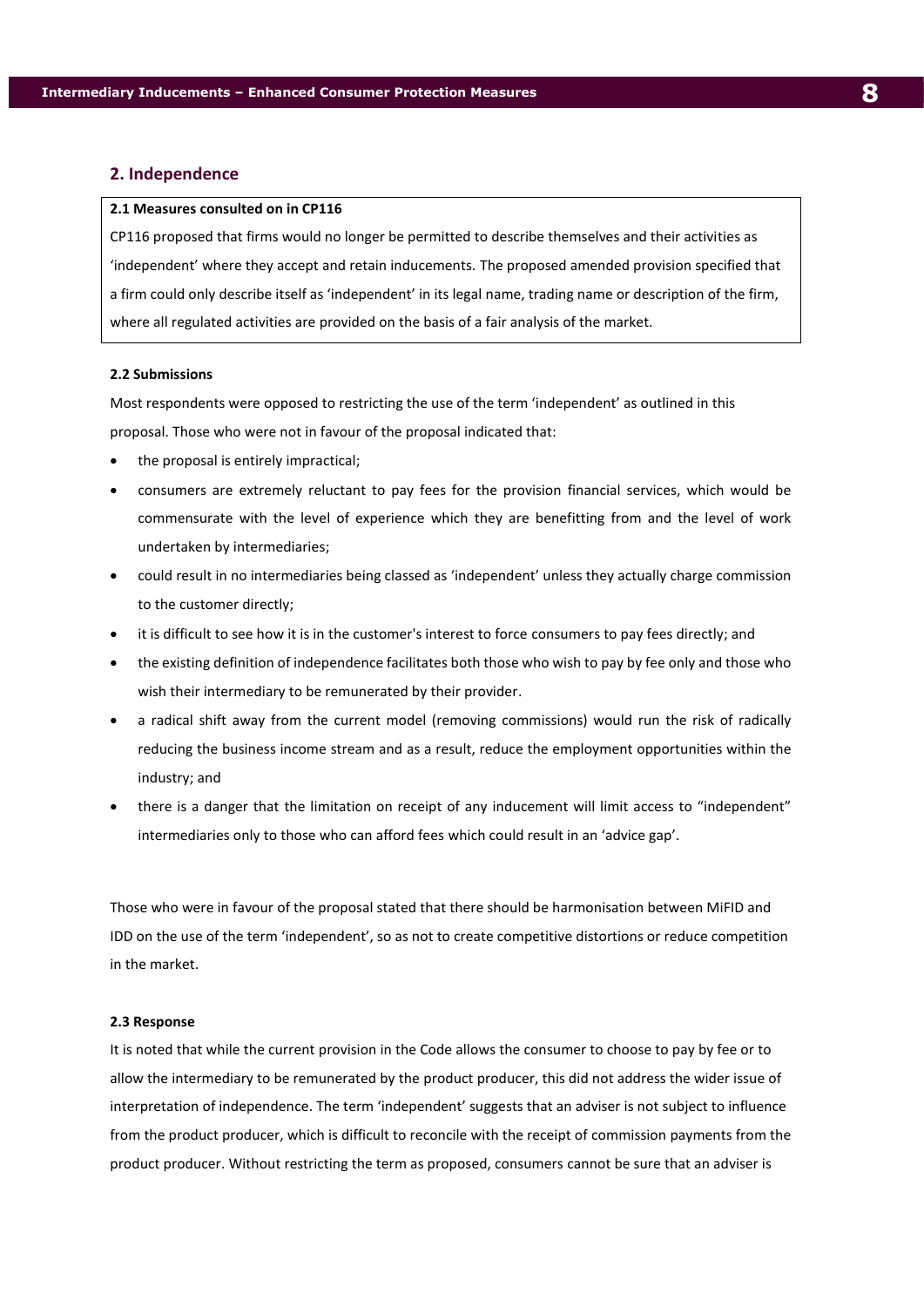truly independent. In addition, we do not agree that this restriction forces consumers to pay fees directly. The provision does not preclude intermediaries from accepting commissions – however, should they wish to do so, they cannot describe themselves as independent. The inclusion of the term 'independent' in the legal name or trading name of an intermediary implies that all services are offered on an 'independent' basis. Consequently, it is our view that the conditions set out for the use of the term 'independent' in these circumstances are reasonable.

The Central Bank has implemented the new provision, which has been strengthened in order to mitigate the risk of alternative terms such as 'impartial' being used in place of 'independent'.

#### <span id="page-9-0"></span>**3. Inducements linked to targets that do not consider a consumer's best interests**

#### **3.1 Measures consulted on in CP116**

CP116 proposed to make it clear that any inducement paid by a third party that is contingent on reaching or achieving targets that do not consider the consumer's best interests, including profit targets, volume-based targets, or targets linked to business retention, is deemed a conflict of interest and must be avoided.

The Code contains existing requirements on conflicts of interest, including a general principle that a regulated entity must seek to avoid conflicts of interest. However, commission payments provided to intermediaries by product producers (such as payments for achieving a sales target on a specific product, or paying more commission for the sale of one product over another competitor/equivalent product) seek to incentivise the behaviour of the intermediaries to whom they are provided. The proposed measure sought to address the potential conflicts of interest, which can arise as a result of such commission arrangements.

#### **3.2 Submissions**

It was widely accepted that inducements contingent on achieving volume targets should be avoided. Respondents indicated that this is no longer a feature in the market. However, there are perceived practical difficulties implementing the proposal in its current form due to the various types of agency agreements that exist in the market, e.g., delegated, binding and underwriting authorities; Managing General Agents (MGAs), etc.

Those who were in favour supported the proposal for the following reasons:

- commission targets linked to volume are now recognised as no longer acceptable within the market; and
- any inducements contingent on the intermediary achieving targets set by providers, including profit targets, volume targets, and targets linked to business retention, are generally unlikely to be aligned with the consumer's best interests, as the inducement is invariably designed to influence the intermediary to direct business to that provider and to act in the intermediary's own short-term financial interests.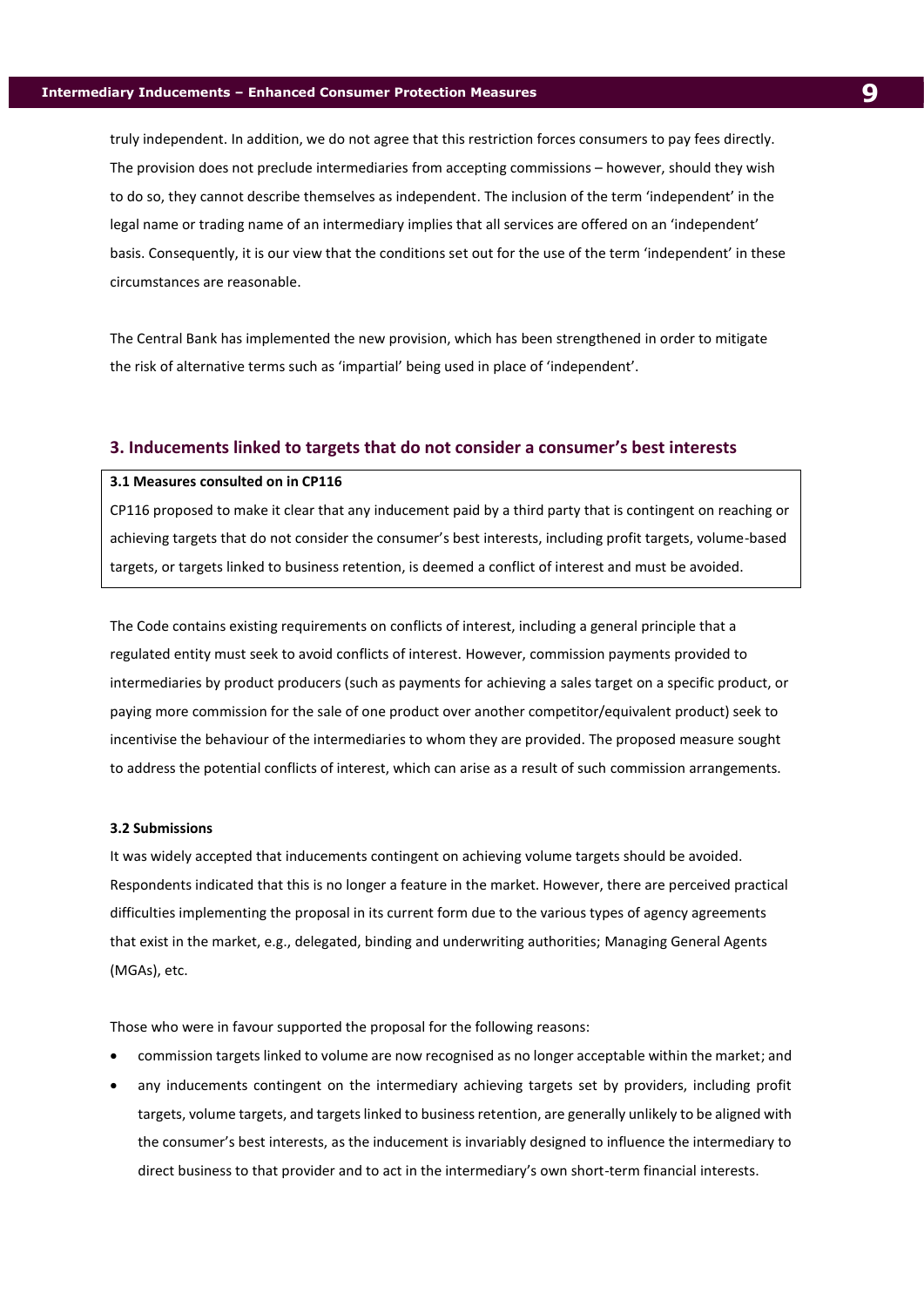Those who were not in favour of the proposal indicated that:

- the built-in nature of commission means there is no distinction between remuneration for sales and remuneration for work transfer;
- payment of profit-related commission to an insurance intermediary that has a binding authority agreement from an insurer does not create a conflict of interest;
- many insurance intermediaries that have binding authority agreements transact business under the agreement on a wholesale basis and do not have direct contact with consumers;
- the IDD does not prohibit any particular form of remuneration;
- many intermediaries receive remuneration for performing activities on behalf of the insurance company and this work transfer is often included in the remuneration available to an MGA;
- current provisions of the Code place obligations on firms in respect of remuneration arrangements and conflicts of interest; and
- interference could close the market to new entrants and MGAs.

#### **3.3 Response**

While the above concerns were raised in the submissions, we consider that these largely focussed on the unintended consequence of capturing arrangements deemed by respondents to be beneficial to consumers, e.g., MGAs.

With regard to the point made that the IDD does not prohibit any form of remuneration, it is should be noted that the approach outlined above is in line with the requirement in the IDD, under which an insurance distributor is not permitted to:-

*"make any arrangement by way of remuneration, sales targets or otherwise that could provide an incentive to itself or its employees to recommend a particular insurance product to a customer when the insurance distributor could offer a different insurance product which would better meet the customer's needs".*

In addition, Regulation 8(5) of European Union (Consumer Mortgage Credit Agreements) Regulations 2016 (CMCAR), which transposes the MCD into Irish law, requires that, where a mortgage credit intermediary provides advisory services, the remuneration structure of the staff involved does not prejudice their ability to act in the consumer's best interest and in particular is not contingent on sales targets.

The Code has been amended to provide that certain types of commission are no longer permissible. This includes the specific examples as set out in CP116 such as commissions based on targets relating to volume and bonus payments linked to business retention. It was not intended to interfere with the operation of the MGA distribution channel in this proposal. Instead, the aim is to address the potential commission and product producer bias that can arise because of particular commission arrangements. Consequently, the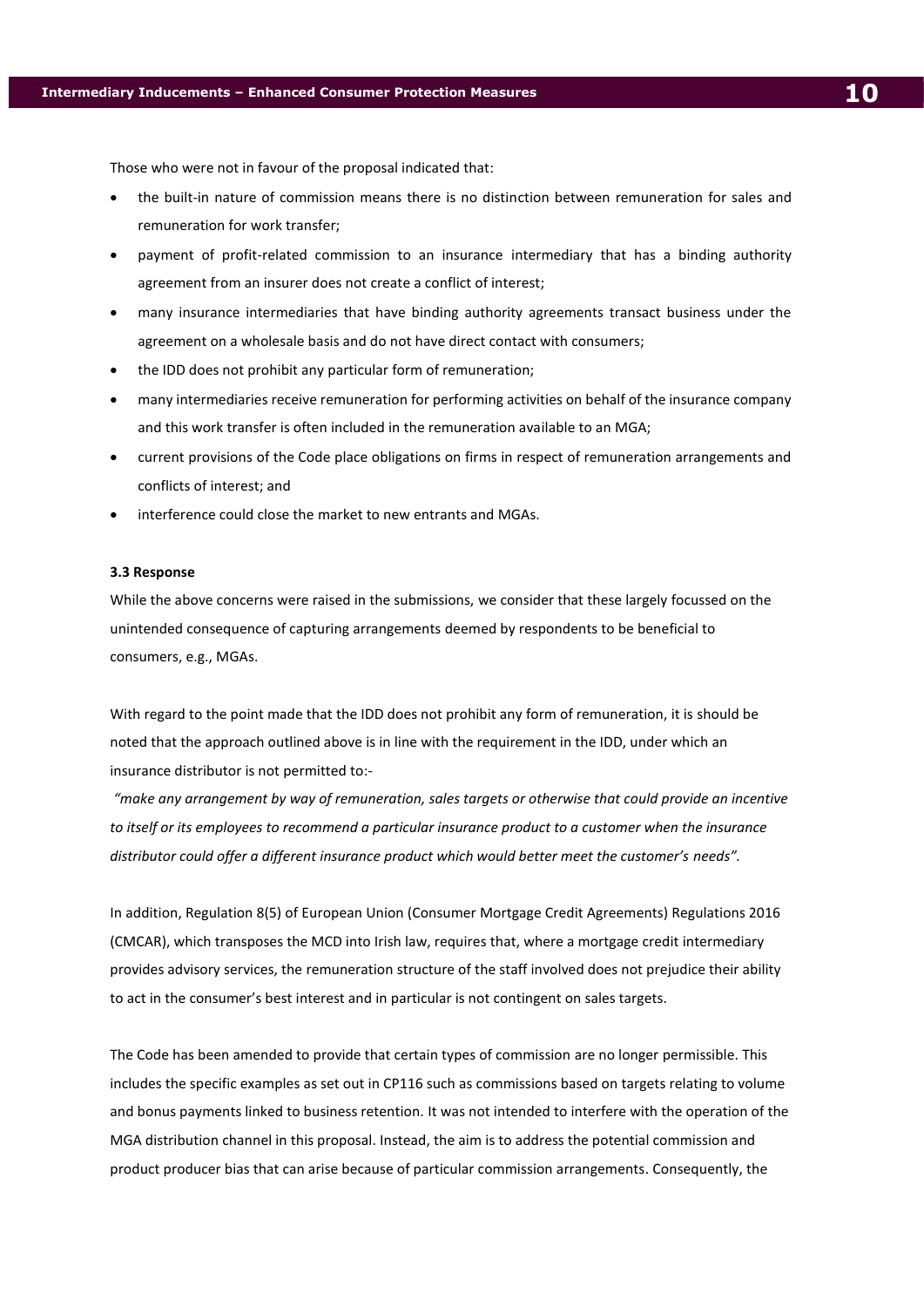reference to 'profit' has been removed from the provision. However, it should be noted that MGAs must avoid conflicts of interest relating to targets that do not consider a consumer's best interests.

#### <span id="page-11-0"></span>**4. Inducements linked to the size of a mortgage loan**

## **4.1 Measure consulted on in CP116**

CP116 proposed to amend the Code to specify that inducements linked to the size of a mortgage loan are deemed a conflict of interest and must be avoided.

The aim of this proposal was to mitigate any conflict of interest that could present an intermediary with an incentive to encourage a consumer to borrow more, as the intermediary would earn higher commission by doing so. As outlined in CP116, while the consumer may initially be happy with the higher level of mortgage loan, it may not be in the consumer's best interests in the longer term to enter into such a commitment. The outcome may be detrimental for the consumer as it has the potential to lead to over-indebtedness.

#### **4.2 Submissions**

Most respondents did not agree with the inclusion of any new rules in this area for a number of reasons, including the following:

- the rate of commission for mortgage products is set at 1%, which removes any lender bias;
- mortgage intermediaries do not influence lender policy or mortgage approval decisions;
- there are macro-prudential rules in place to protect consumers;
- the intermediary has no capacity to influence any of the above as it is factual and pre-determined;
- intermediaries may choose to focus on less complex cases if a flat fee structure is introduced;
- risk that intermediaries will exit the market potentially leading to an advice gap or to consumers being limited to lenders' advice; and
- no evidence of complaints or consumer detriment in this area.

In summary, respondents are satisfied with the current remuneration model in respect of mortgage lending and the existing protections available under the Code.

#### **4.3 Response**

In response to the point raised on the standardisation of commission rates, it should be noted that the current level could change in the future as the market fluctuates.

The existence of the Central Bank's macro prudential mortgage measures assist in mitigating the risk of over-indebtedness. The measures are designed to ensure that banks and other lenders lend money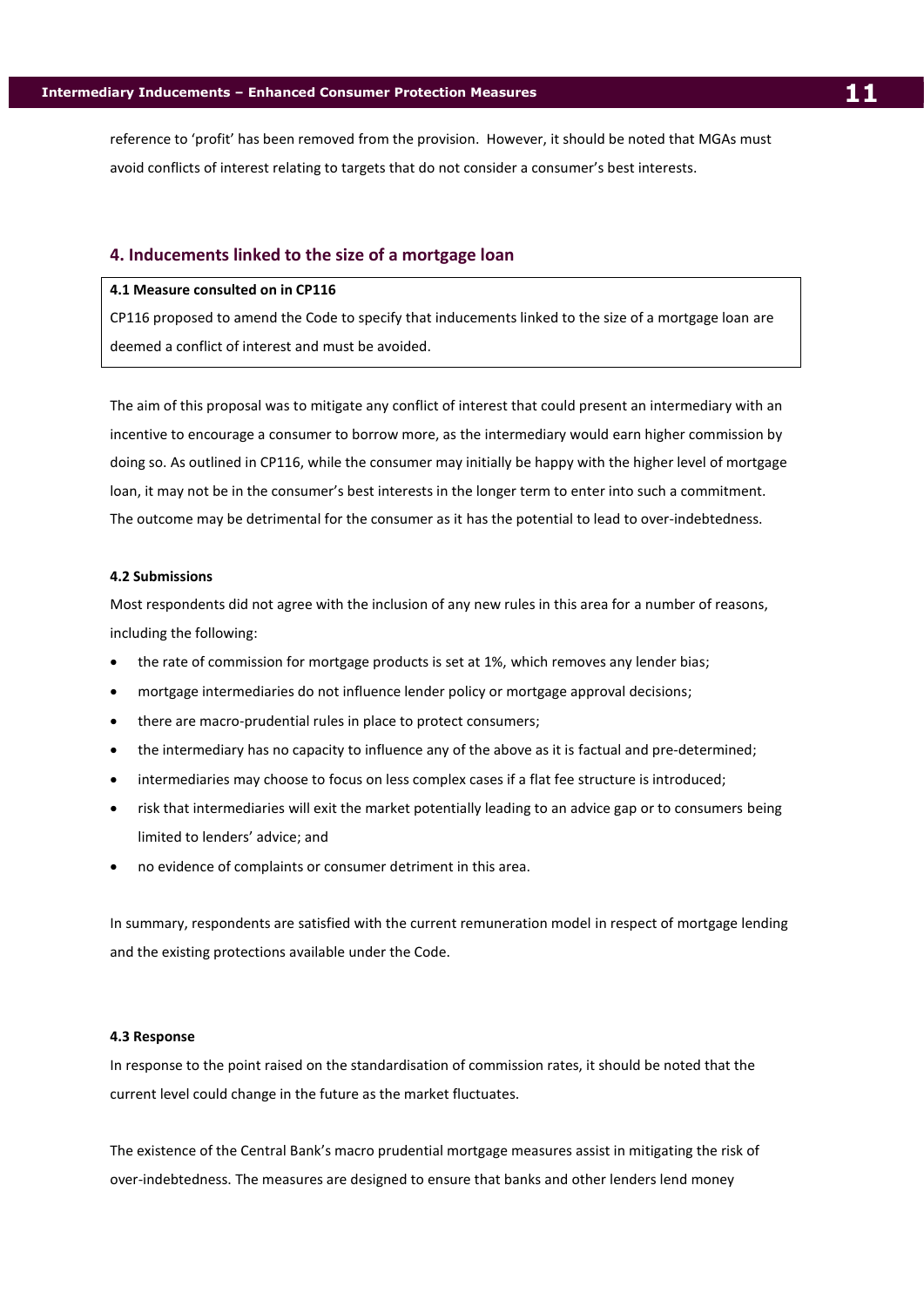prudently and to limit the extent to which house buyers can borrow more than they can afford. By doing so, the measures increase the resilience of both borrowers and the banking system so that they can better withstand any future economic shocks. The latest annual review of residential mortgage lending requirements indicates that these aims are being met. However, these measures do not address the potential risk of a consumer borrowing more than they need on foot of a recommendation provided by an intermediary.

With regard to the point made that intermediaries do not have influence over lender policy or mortgage approval decisions, we consider that this does not mitigate the risk identified.

Notwithstanding the above, the Central Bank proposes to postpone taking action on this particular measure until further research is undertaken in this area. It is expected that this research will be undertaken within the next 12 months with a view to it being considered as part of the next full Code review, which is expected to commence in 2019.

#### <span id="page-12-0"></span>**5. Soft commission**

# **5.1 Measures consulted on in CP116**

Soft commission is deemed a conflict of interest and must be avoided. It was proposed to delete the existing provision and definition for soft commission in the Code and to introduce a new definition for 'minor non-monetary benefit'.

Provision 3.36 of the Code stipulated that soft commission agreements must be disclosed to consumers and that any business transacted under such an agreement must not conflict with the best interests of consumers. The definition in the Code stated that a soft commission agreement means any agreement under which a regulated entity receives goods and services, in return for directing business in the way of another person. CP116 proposed to remove the references to soft commission in the Code as such arrangements are now deemed a conflict of interest.

#### **5.2 Submissions**

Those who were in favour supported the proposal for the following reasons:

- the soft commission provision should be dropped in favour of the inducement/minor non-monetary benefit definitions as these are inherently more useful, and
- no objection to the deletion of the term 'soft commission' as the term is not very easily understood by consumers;

Those who were not in favour of the proposal indicated that: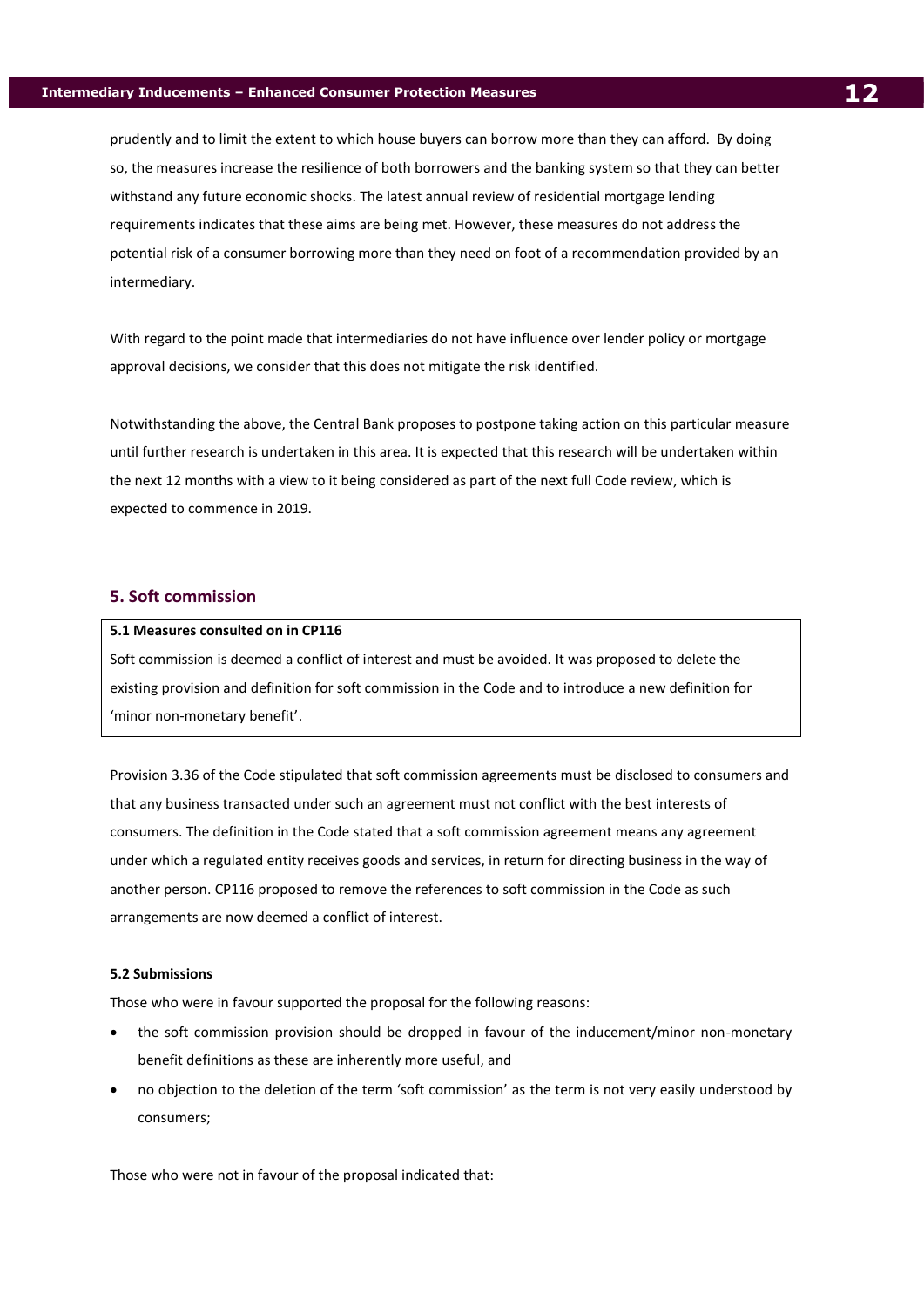- soft commission arrangements lead to better outcomes for consumers;
- financial support provided by lenders to intermediaries for compliance education and training that leads to better outcomes for consumers is important and is not likely to raise conflicts;
- if an intermediary uses a product producer's software in a tied agent model, we do not see how a conflict arises;
- the current provision, in tandem with the current conflicts of interest requirements of the Code, addresses any risks to the consumer;
- access to software and platforms are an essential feature of providing access to markets and funds, giving customers wider choice and better products to suit their needs, and
- the regime should be consistent with that proposed in the IDD.

#### **5.3 Response**

Having considered the responses received, we are of the view that there is no compelling argument for retaining soft commission references in the Code, as a conflict of interest exists where benefits are provided in return for placing business with or directing business to a particular product producer. The action proposed in CP116 is also necessary in the context of the potential conflict of interest which can arise through the existence of benefits such as entertainment and hospitality. Benefits of this nature can reasonably be perceived to influence the behaviour of an intermediary towards the product producer, e.g., placing more business with a product producer that provides such benefits as opposed to with another product producer that does not. In this instance, one could argue that the best interests of the consumer may be considered secondary to the business relationship between the intermediary and the product producer.

Consequently, Provision 3.36 and the soft commission definition have been removed from the Code. The Central Bank has introduced a new definition for 'minor non-monetary benefit'. This definition does not preclude intermediaries from accessing IT platforms or software or any of the other benefits highlighted in the responses above.

#### <span id="page-13-0"></span>**6. Recommendations where conflict of interest exists**

#### **6.1 Measures consulted on in CP116**

CP116 proposed to amend the conflicts of interest provision in the Code to stipulate that an intermediary may not recommend a product to a consumer as being the most suitable product from a range where there are different levels of inducement offered for the range of products involved.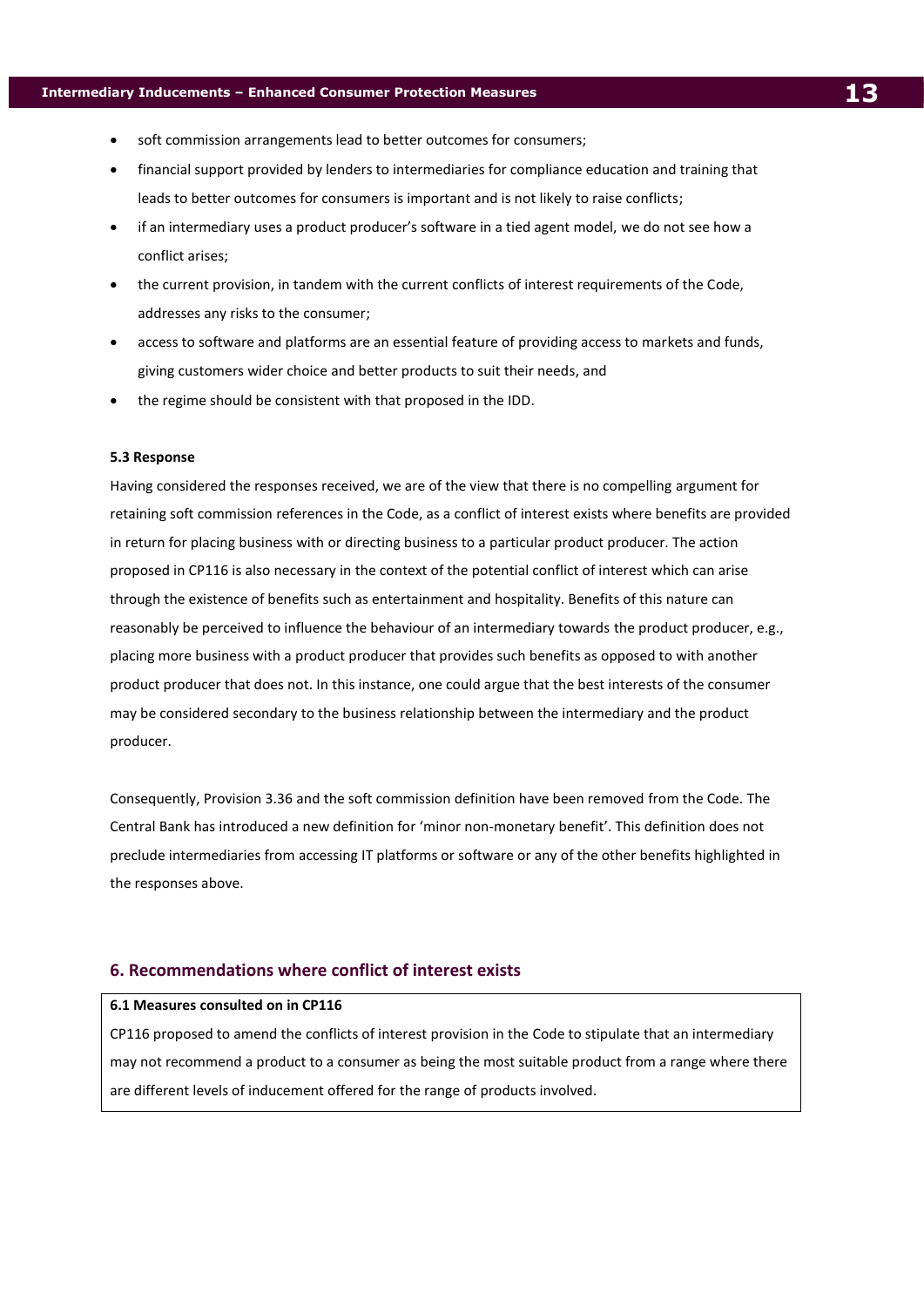Here, the different levels of inducement mean that the intermediary is incentivised to recommend the product that pays the intermediary the best commission (or other inducement), rather than the one best suited to the customer's needs.

#### **6.2 Submissions**

There was significant opposition to the proposal that an intermediary may not recommend a product to a consumer as being the most suitable product from a range where there are different levels of inducement offered for the range of products involved. The main issues cited were as follows:

- product suitability would be compromised if decisions are made based solely on the amount of commission paid;
- there are differences in the commission rates paid by different companies for the same product making implementation difficult;
- there are some internal systems in place for the avoidance of commission bias, i.e., some front facing staff are not aware of the commission levels offered on the products;
- classification of payments to intermediaries, i.e., the built-in nature of commission makes it difficult to separate true commission and work transfer in some cases, and
- operational difficulties for product producers and intermediaries to ensure that the commission paid does not exceed that of the lowest available.

#### **6.3 Response**

The overall objective of this proposal was to eliminate the conflict of interest that an intermediary is presented with by the prospect of receiving different levels of inducement when recommending a product to a consumer. The different levels of inducement mean that the intermediary may be incentivised to recommend the product that pays the intermediary the best commission (or other inducement), rather than the one best suited to the consumer's needs. Having reviewed the responses received, it is clear that the intention of the proposal was widely misunderstood in the submissions. Many respondents highlighted that the proposal would interfere with the concept of suitability if intermediaries could not recommend a product that attracts different levels of inducement. The intention of the proposal was for intermediaries to find a way of equalising the levels of inducement available in order to remove inducement bias.

This provision will not be implemented at this time. The enhanced disclosure requirements set out in Section 8 will add protection for the consumer in the context of varying commission rates. The Central Bank plans to re-evaluate this measure as part of the planned full review of the Code, to determine whether further action is warranted in this particular area.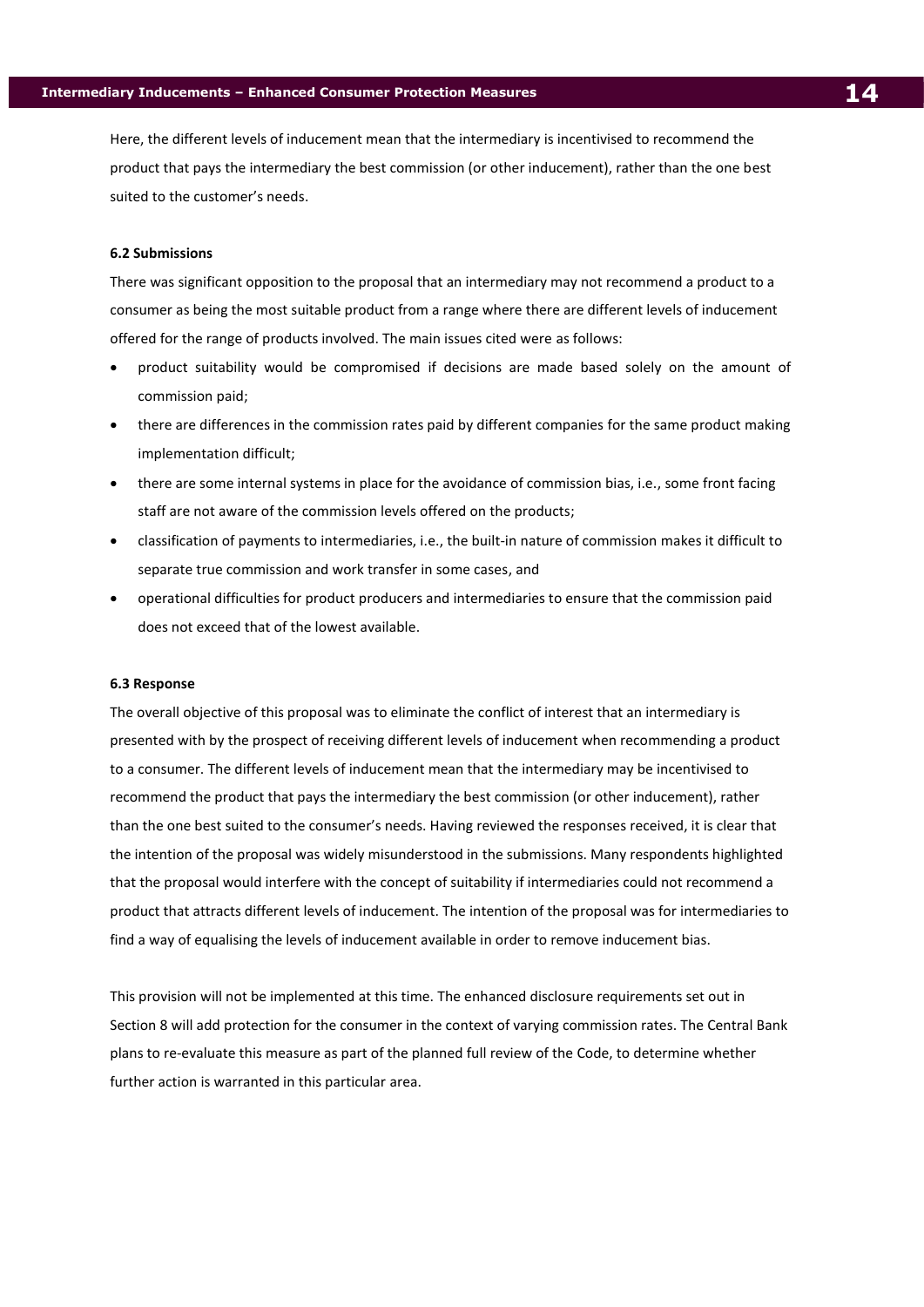# <span id="page-15-0"></span>**7. Transparency of commission arrangements**

#### **7.1 Measure consulted on in CP116**

CP116 proposed to amend the Code to specify that intermediaries must publish on their websites and display in their public offices a comprehensive summary of the details of the inducement arrangements they have with any product producers with which they have an appointment or from which they receive inducements for arranging products. At a minimum, this summary should include:

- the basis on which an inducement is payable;
- an indication of the amount or percentage of inducement paid;
- any additional benefits to be paid or provided to the intermediary, and
- details of any fees, administrative costs or non-monetary benefits, which could be paid to the intermediary.

#### **7.2 Submissions**

Respondents generally viewed the proposed measures on the transparency of inducements as problematic. Various issues were raised including commercial sensitivity, practical difficulties in disclosing details of all arrangements and information overload for consumers. Respondents stated that the requirement to display the information publicly could potentially lead to product producers 'huddling around market norms'. Some respondents advised that there is already a regime of disclosure, which works well.

#### **7.3 Response**

In response to the point raised on the existing regime of disclosure, we consider that this does not address the issue of the lack of transparency of commission arrangements in general. Many consumers are not aware of the types of commission being paid, e.g., sales commission, trail commission, upfront commission and so on. Consequently, we are of the view that the proposal to introduce further transparency obligations on commission arrangements has merit. We consider that the introduction of additional transparency measures will mitigate this conflict by making commission arrangements fully transparent to consumers.

The Central Bank has amended the Code to include the new provision, strengthened in order to provide for greater transparency in previously opaque areas, e.g., trail commission and clawback provisions. An intermediary must publish the details of all the commission arrangements it has agreed with product producers for all products in a manner that is accessible to consumers. This information must be made available in the public office or on the intermediary's website. Where an intermediary operates a website, the summary must be published on the website. The information must include the basis on which any commission is paid, an explanation of the commission arrangement including details on the type of commission being paid, any agreed fees or administration costs and any additional benefits that may be provided to the intermediary as part of the arrangement. As well as general availability through a website or in the public office, the intermediary must bring this information to the attention of the consumer prior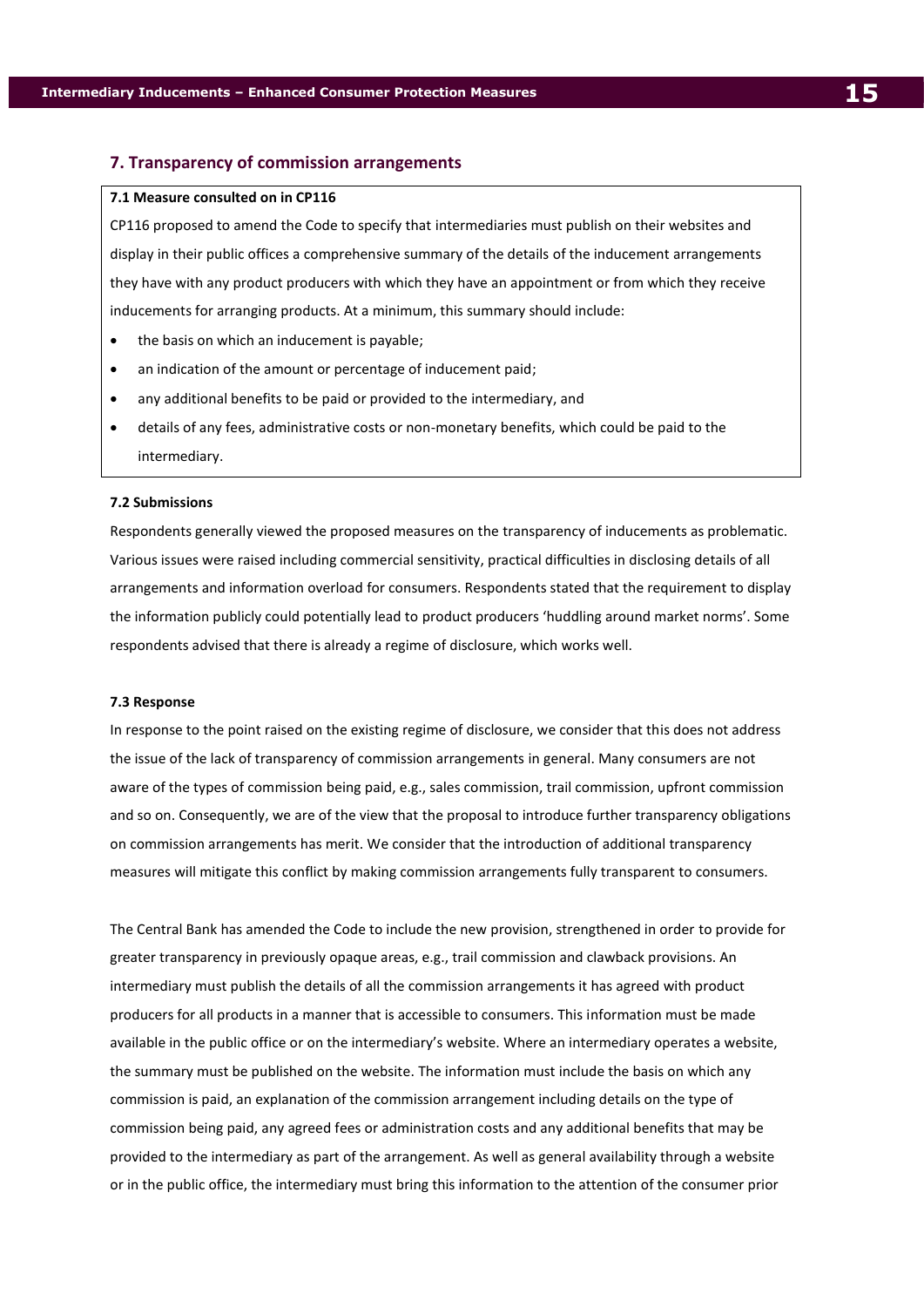to the conclusion of a contract. Records demonstrating compliance with this particular requirement must be retained.

The aim of the provision is to encourage product producers and intermediaries to develop inducement arrangements that are aligned with the consumer's best interests and to help mitigate the risk of commission bias occurring in practice.

# <span id="page-16-0"></span>**8. New definitions**

#### **8.1 Measure consulted on in CP116**

CP116 proposed to amend the Code to include proposed new definitions for 'inducement' and 'minor nonmonetary benefits' as follows:

**"inducement"** means a fee, commission or non-monetary benefit, whether target-based or otherwise, paid or provided to a regulated entity by a third party or a person acting on behalf of a third party, other than the consumer or a person acting on behalf of the consumer, excluding minor non-monetary benefits.

**"minor non-monetary benefit"** means such benefit that is capable of enhancing the quality of the service provided to a consumer and is of a scale and nature such that it could not be judged to impair compliance with the regulated entity's duty to act in the best interest of the consumer.

#### **8.2 Submissions**

Most respondents were opposed to the term 'inducement' due to negative connotations associated with the word itself. Respondents indicated a preference for 'commission' or 'remuneration' stating that these terms are more easily understood by consumers and more accurately reflect the role of the intermediary.

The proposed definition for minor non-monetary benefit was broadly supported with some respondents providing additional examples of benefits that they consider to be minor non-monetary benefits. Several respondents highlighted that the definition should not curtail normal business and social interactions (reasonable business entertainment). The concept of demonstrating enhanced quality was challenged.

The issue of harmonising the requirements for distributed products under the Insurance Distribution Directive (IDD), with those distributed under the Markets in Financial Instruments Directive (MiFID) was raised with polarised views.

CP116 also sought views from respondents on whether a monetary limit should be set, as a guide, on a minor non-monetary benefit. Those in favour put forward the following options: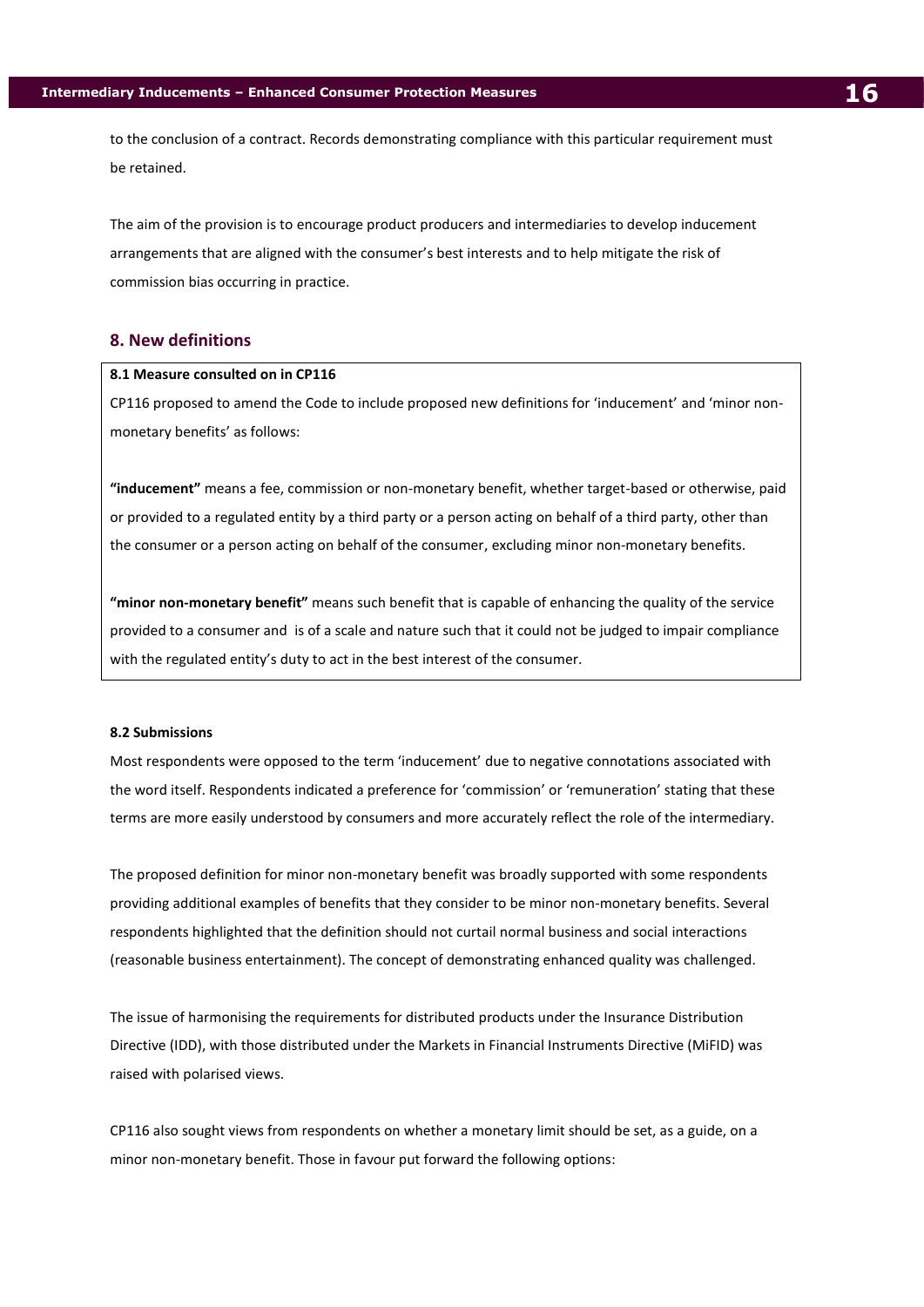- a monetary limit should be considered and documented on a case-by-case basis taking the size and nature of the business relationship into account;
- providers should be allowed to decide on a de minimis amount and firms should be allowed to develop their own policy appropriate to their business;
- €200 per attendee to a seminar or educational event; and
- a monetary limit could be appropriate for food, drink, hospitality or goods provided.

Those who were not in favour noted that imposing a monetary limit to minor non-monetary benefits could prove difficult due to the nature of differing inducements and intermediary agreements. One respondent stated that;-

*"A monetary limit would have to be referenced per person, per firm, per event, per product, per year and so on, and the limit would need to be regularly reviewed and updated".*

#### **8.3 Response**

The Code currently describes remuneration in the form of fee, commission, other reward or remuneration in respect of the provision of regulated activities. In order to ensure consistency within the Code, it is proposed to use the phrase 'fee, commission, other reward or remuneration' rather than the term 'inducement'.

The Central Bank has introduced a new definition for minor non-monetary benefit to the Code. However, no monetary limit has been imposed. Furthermore, the concept of enhanced quality has been retained in the definition in respect of non-monetary benefits.